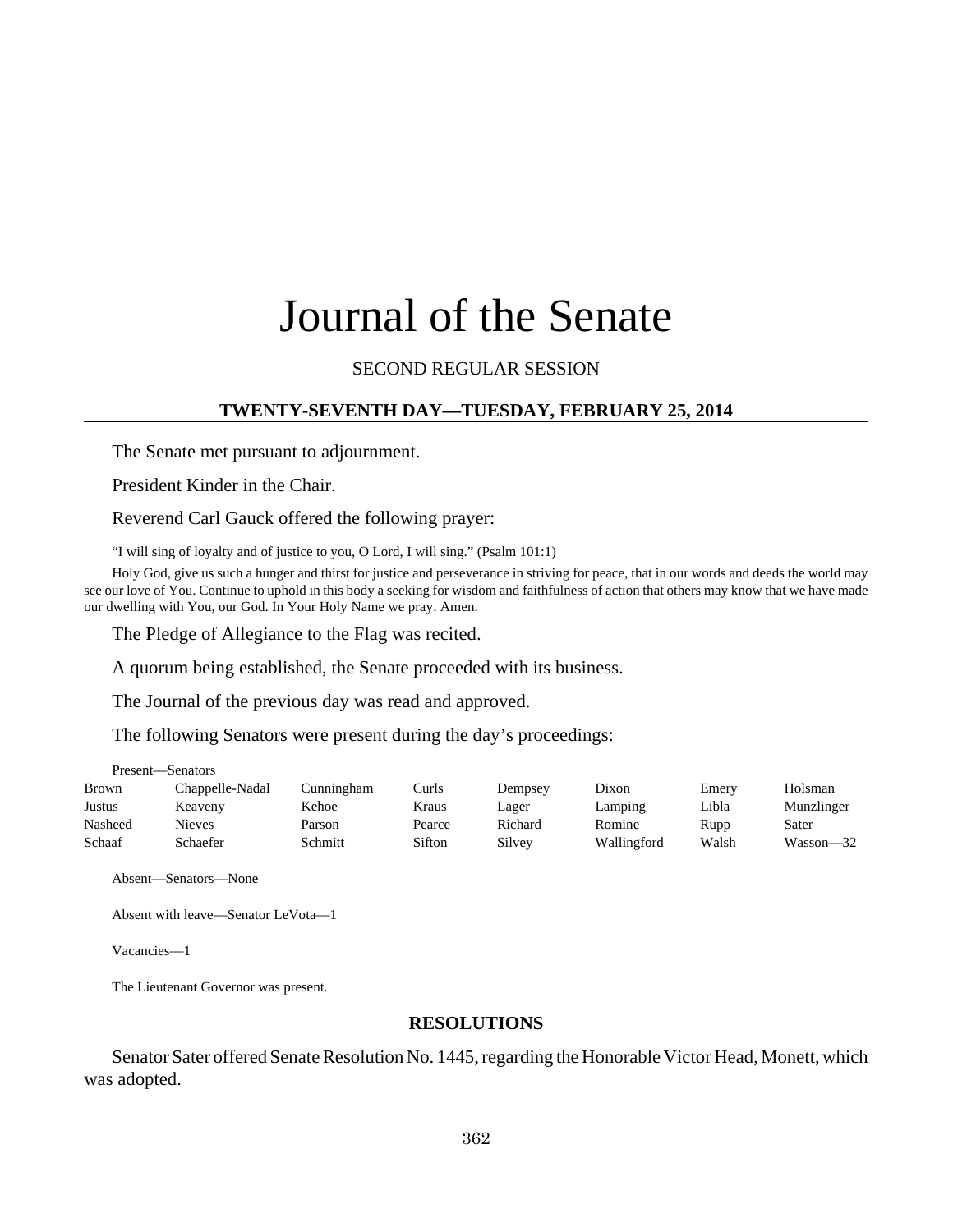Senator Sater offered Senate Resolution No. 1446, regarding the Honorable Andrew Hager, Shell Knob, which was adopted.

Senator Sater offered Senate Resolution No. 1447, regarding the Sixtieth Wedding Anniversary of Mr. and Mrs. Robert Ricky, Golden, which was adopted.

Senator Keaveny offered Senate Resolution No. 1448, regarding Robert Eugene Taylor, Saint Louis, which was adopted.

Senator Lager offered Senate Resolution No. 1449, regarding the Fiftieth Wedding Anniversary of Mr. and Mrs. Michael Thomson, Maryville, which was adopted.

Senator Lager offered Senate Resolution No. 1450, regarding the Fiftieth Wedding Anniversary of Mr. and Mrs. Marvin Morrison, Savannah, which was adopted.

Senator Kehoe offered Senate Resolution No. 1451, regarding William Henry Wibberg, III, Jefferson City, which was adopted.

Senator Kehoe offered Senate Resolution No. 1452, regarding Francis A. "Bud" Jones, Jefferson City, which was adopted.

Senator Schaefer offered Senate Resolution No. 1453, regarding Hannah Reese, Columbia, which was adopted.

Senator Schaefer offered Senate Resolution No. 1454, regarding Jeanette Rimbey, Columbia, which was adopted.

Senator Schaefer offered Senate Resolution No. 1455, regarding Paige Martz, Prairie View, Kansas, which was adopted.

Senator Schaefer offered Senate Resolution No. 1456, regarding Kati Seitz, Columbia, which was adopted.

Senator Schaefer offered Senate Resolution No. 1457, regarding Che-Min Su, Columbia, which was adopted.

Senator Cunningham offered Senate Resolution No. 1458, regarding Forrest Farm, Wright County, which was adopted.

Senator Cunningham offered Senate Resolution No. 1459, regarding Blackwell Farm, Wright County, which was adopted.

On behalf of Senator LeVota, Senator Justus offered Senate Resolution No. 1460, regarding Denis and Jane Kweri, Kansas City, which was adopted.

#### **CONCURRENT RESOLUTIONS**

Senator Wasson offered the following concurrent resolution:

#### SENATE CONCURRENT RESOLUTION NO. 36

WHEREAS, Multiple Sclerosis (MS) is a chronic, often disabling disease that attacks the central nervous system, which is comprised of the brain, spinal cord, and optic nerves. MS damages the nerve-insulating myelin sheath that surrounds and protects the brain. The damage to the myelin sheath slows down or blocks messages between the brain and the body; and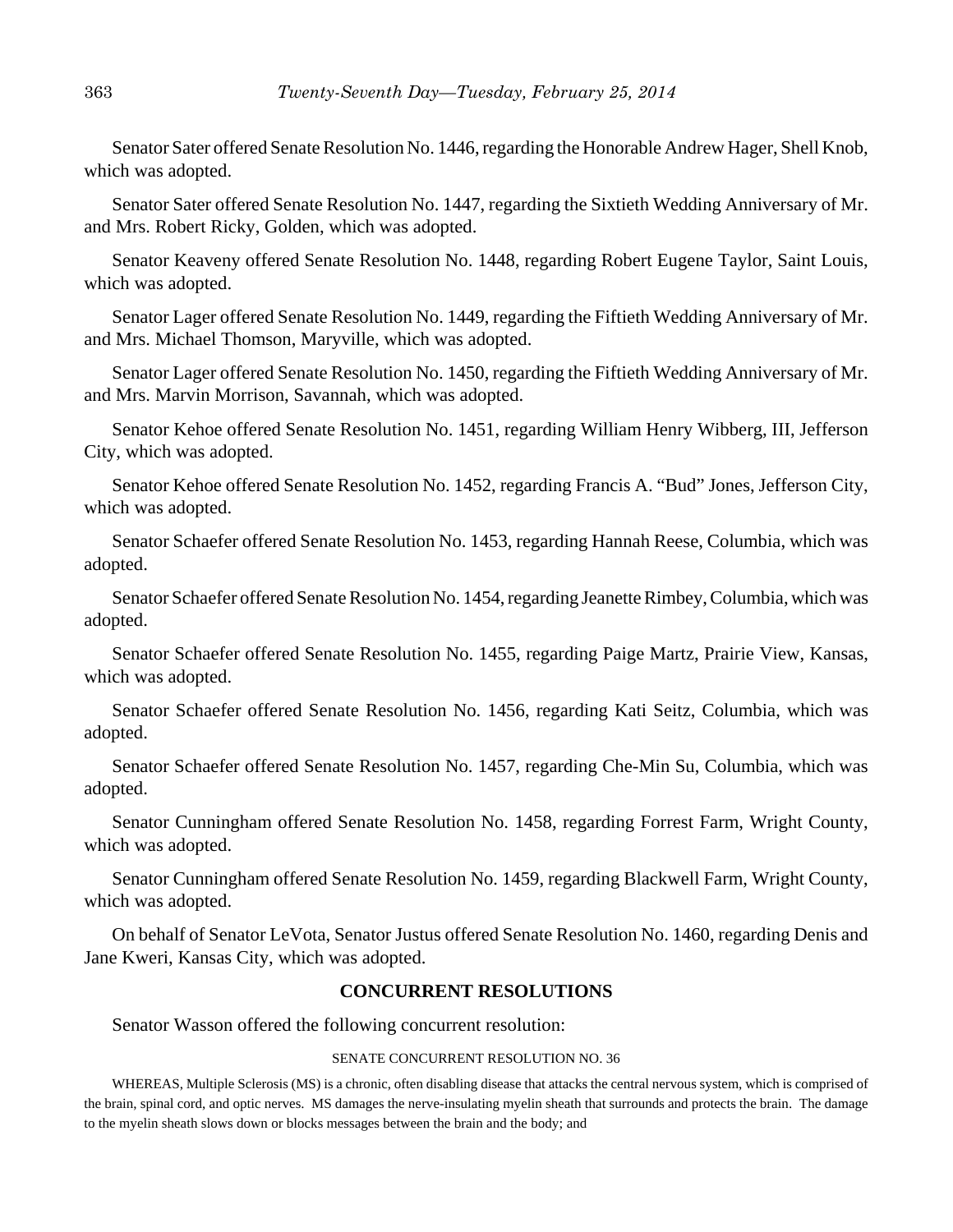WHEREAS, the cause of MS remains unknown; however, having a first-degree relative, such as a parent or sibling, with MS significantly increases a person's risk of developing the disease. According to the National Institute of Neurological Disorders and Stroke, it is estimated that there are approximately 250,000 to 350,000 persons in the United States who are diagnosed with MS. This estimate suggests that approximately 200 new cases are diagnosed each week; and

WHEREAS, it is in the public interest for the state to establish a Multiple Sclerosis Task Force in order to identify and address the unmet needs of persons with MS, and develop ways to enhance their quality of life:

NOW THEREFORE BE IT RESOLVED that the members of the Missouri Senate, Ninety-seventh General Assembly, Second Regular Session, the House of Representatives concurring therein, hereby create the Missouri Multiple Sclerosis Task Force; and

BE IT FURTHER RESOLVED that the mission of the Task Force shall be to fully consider and make recommendations in a report to the General Assembly on:

(1) Developing strategies to identify and address the unmet needs of persons with MS in order to enhance the quality of life of persons with MS by maximizing productivity and independence, and addressing the emotional, social, and vocational challenges of persons with MS; and

(2) Developing strategies to provide persons with MS greater access to various treatments and other therapeutic options that may be available; and

BE IT FURTHER RESOLVED that the Task Force shall consist of the following members:

 (1) Two members of the Senate, one to be appointed by the President Pro Tempore of the Senate and one to be appointed by the Minority Leader of the Senate;

(2) Two members of the House of Representatives, one to be appointed by the Speaker of the House of Representatives and one to be appointed by the Minority Leader of the House of Representatives;

(3) The Director of the Department of Health and Senior Services, or his or her designee, to serve as a member and provide technical assistance to the task force;

(4) Two neurologists licensed to practice in this state, with one appointed by the President Pro Tempore of the Senate and one appointed by the Speaker of the House of Representatives, from a list of recommendations by the Department of Health and Senior Services;

(5) Two Missouri regional members of a national organization with experience in helping people affected by MS through funding cuttingedge research, driving change through advocacy, facilitating professional education and providing programs and services that help people and the families living with MS, with one appointed by the President Pro Tempore of the Senate and one appointed by the Speaker of the House of Representatives, from a list of recommendations by the Department of Health and Senior Services;

(6) Two persons who represent agencies that provide services or supports to individuals with MS in this state, with one appointed by the President Pro Tempore of the Senate and one appointed by the Speaker of the House of Representatives, from a list of recommendations by the Department of Health and Senior Services;

(7) Two persons who have MS, with one appointed by the President Pro Tempore of the Senate and one appointed by the Speaker of the House of Representatives, from a list of recommendations by the Department of Health and Senior Services; and

BE IT FURTHER RESOLVED that the staffs of Senate Research, House Research, and the Joint Committee on Legislative Research shall provide such legal, research, clerical, technical, and bill drafting services as the Task Force may require in the performance of its duties; and

BE IT FURTHER RESOLVED that the Task Force will report its recommendations and findings to the Missouri General Assembly by January 15, 2015; and

BE IT FURTHER RESOLVED that the Task Force shall terminate by either a majority of members voting for termination, or by February 1, 2015, whichever occurs first; and

BE IT FURTHER RESOLVED that the Multiple Sclerosis Task Force is authorized to function during the legislative interim between the Second Regular Session of the Ninety-seventh General Assembly and the First Regular Session of the Ninety-eighth General Assembly through January 1, 2015, as authorized by State v. Atterburry, 300 S.W.2d 806 (Mo. 1957); and

BE IT FURTHER RESOLVED that the Secretary of the Missouri Senate be instructed to prepare properly inscribed copies of this resolution for the Director of the Department of Health and Senior Services.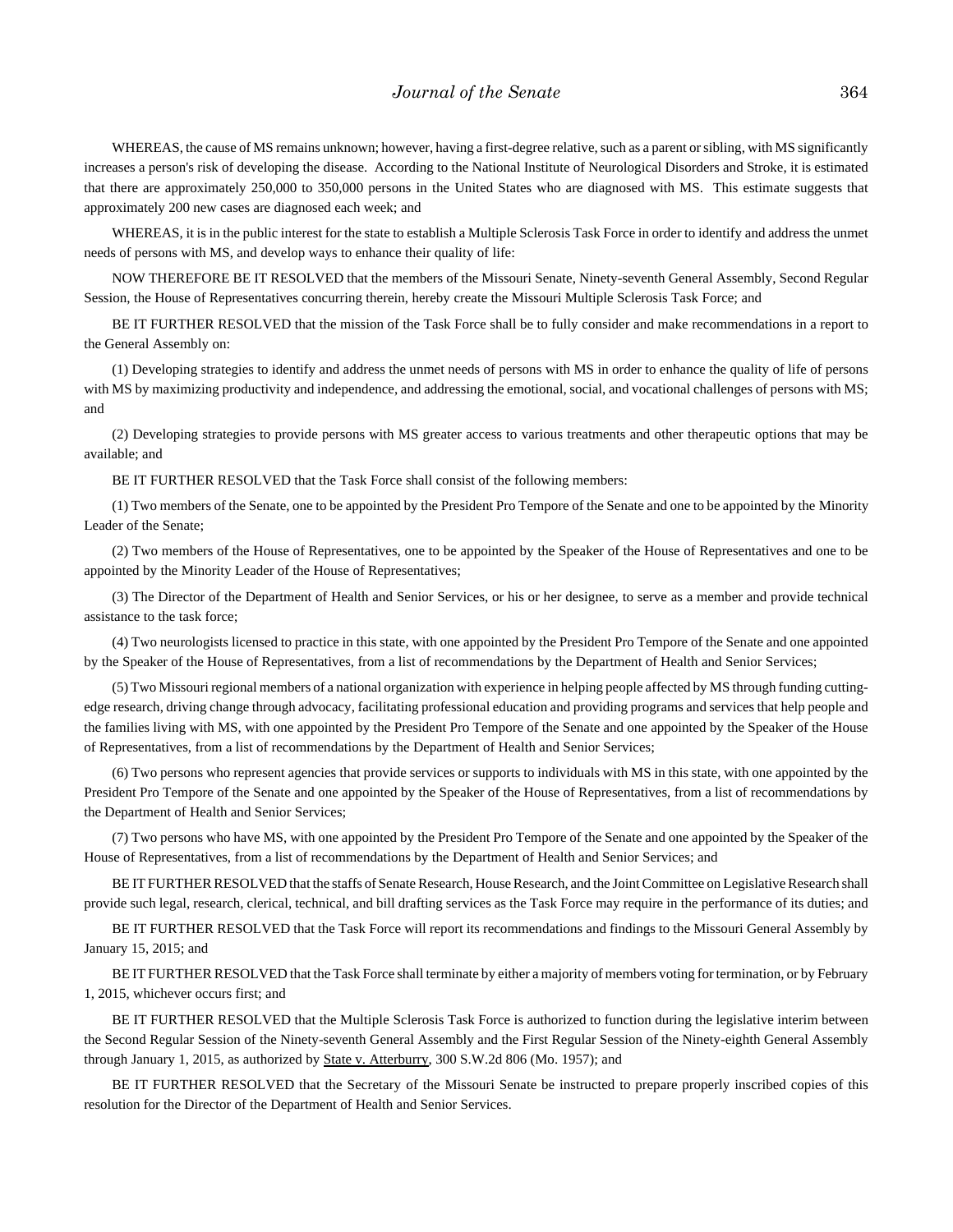## **INTRODUCTION OF BILLS**

The following Bills and Joint Resolutions were read the 1st time and ordered printed:

#### **SB 918**–By Holsman.

An Act to repeal sections 191.630, 191.631, 192.800, 192.802, 192.804, 192.806, and 192.808, RSMo, and to enact in lieu thereof two new sections relating to communicable disease.

## **SB 919**–By Justus.

An Act to repeal section 213.111, RSMo, and to enact in lieu thereof one new section relating to the right to bring suit under the Human Rights Act.

## **SB 920**–By Munzlinger.

An Act to repeal sections 413.225 and 413.226, RSMo, and to enact in lieu thereof two new sections relating to vehicle fueling devices.

## **SB 921**–By Schaaf.

An Act to amend chapter 195, RSMo, by adding thereto six new sections relating to a prescription drug monitoring program, with penalty provisions.

## **SB 922**–By Schaaf.

An Act to repeal sections 135.350, 135.352, 253.550, 253.557, and 253.559, RSMo, and to enact in lieu thereof five new sections relating to tax credits.

## **SB 923**–By Emery.

An Act to repeal sections 135.350, 135.352, 253.550, 253.557, and 253.559, RSMo, and to enact in lieu thereof five new sections relating to tax credits.

# **SB 924**–By Emery.

An Act to repeal section 29.230, RSMo, and to enact in lieu thereof one new section relating to audits of political subdivisions.

## **SB 925**–By Emery.

An Act to amend chapter 104, RSMo, by adding thereto one new section relating to retirement benefits for elected officials.

## **SB 926**–By Sater.

An Act to repeal section 89.320, RSMo, and to enact in lieu thereof one new section relating to qualifications for members of municipal planning commissions.

# **SB 927**–By Lamping.

An Act to amend chapter 105, RSMo, by adding thereto one new section relating to restricting members of the general assembly from becoming lobbyists.

# **SB 928**–By Lamping.

An Act to repeal sections 104.1072, 104.1075, and 104.1084, RSMo, and to enact in lieu thereof four new sections relating to employee benefits of general assembly members.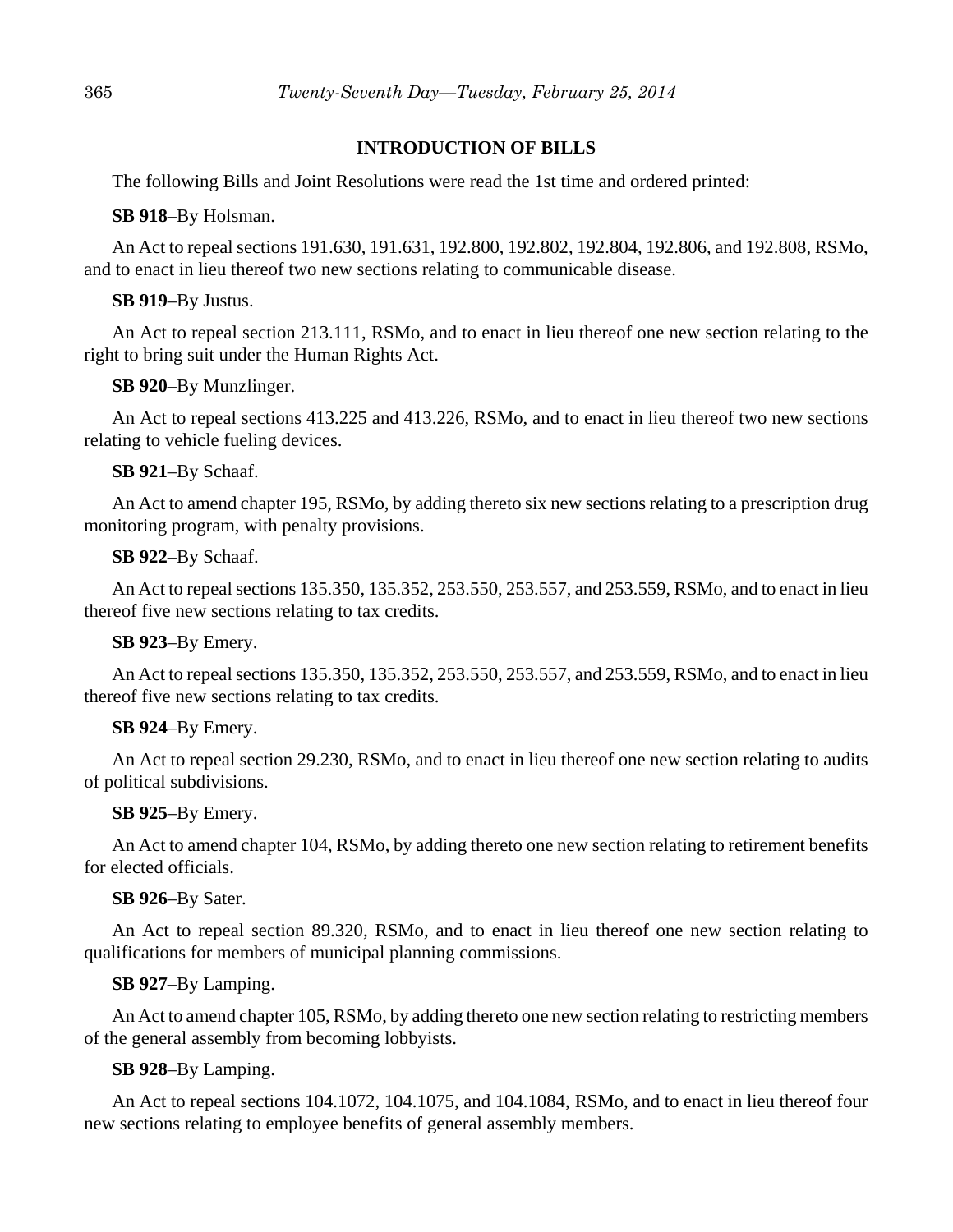## **SB 929**–By Lamping.

An Act to amend chapter 104, RSMo, by adding thereto one new section relating to retirement benefits for statewide elected officials.

## **SB 930**–By Lamping.

An Act to repeal sections 26.220, 26.225, 115.237, 115.239, 115.307, 115.515, and 115.517, RSMo, and to enact in lieu thereof ten new sections relating to the joint election of governor and lieutenant governor, with a contingent effective date.

# **SB 931**–By Nieves.

An Act to repeal sections 161.022 and 161.032, RSMo, and to enact in lieu thereof two new sections relating to the state board of education, with a contingent effective date.

## **SB 932**–By Nieves.

An Act to repeal section 161.094, RSMo, and to enact in lieu thereof one new section relating to high school equivalency examinations.

## **SB 933**–By Nieves.

An Act to repeal sections 184.116, 184.119, 184.122, 184.384, 407.010, 407.020, and 407.453, RSMo, and to enact in lieu thereof eight new sections relating to museums, with penalty provisions.

## **SJR 50**–By Lamping.

Joint Resolution submitting to the qualified voters of Missouri, an amendment repealing section 17 of article IV of the Constitution of Missouri, and adopting one new section in lieu thereof relating to elective state officers.

# **SJR 51**–By Lamping.

Joint Resolution submitting to the qualified voters of Missouri, an amendment repealing section 8 of article III of the Constitution of Missouri, and adopting one new section in lieu thereof relating to term limits for members of the general assembly.

# **SJR 52**–By Lamping.

Joint Resolution submitting to the qualified voters of Missouri, an amendment repealing sections 2 and 9 of article III of the Constitution of Missouri, and adopting two new sections in lieu thereof relating to members of the House of Representatives.

# **SJR 53**–By Lamping.

Joint Resolution submitting to the qualified voters of Missouri, an amendment repealing sections 20, 20(a), 22, 25, and 32 of article III of the Constitution of Missouri, and adopting five new sections in lieu thereof relating to the adjournment of the legislative session.

# **SJR 54**–By Lamping.

Joint Resolution submitting to the qualified voters of Missouri, an amendment to article IX of the Constitution of Missouri relating to state funding for elementary and secondary education.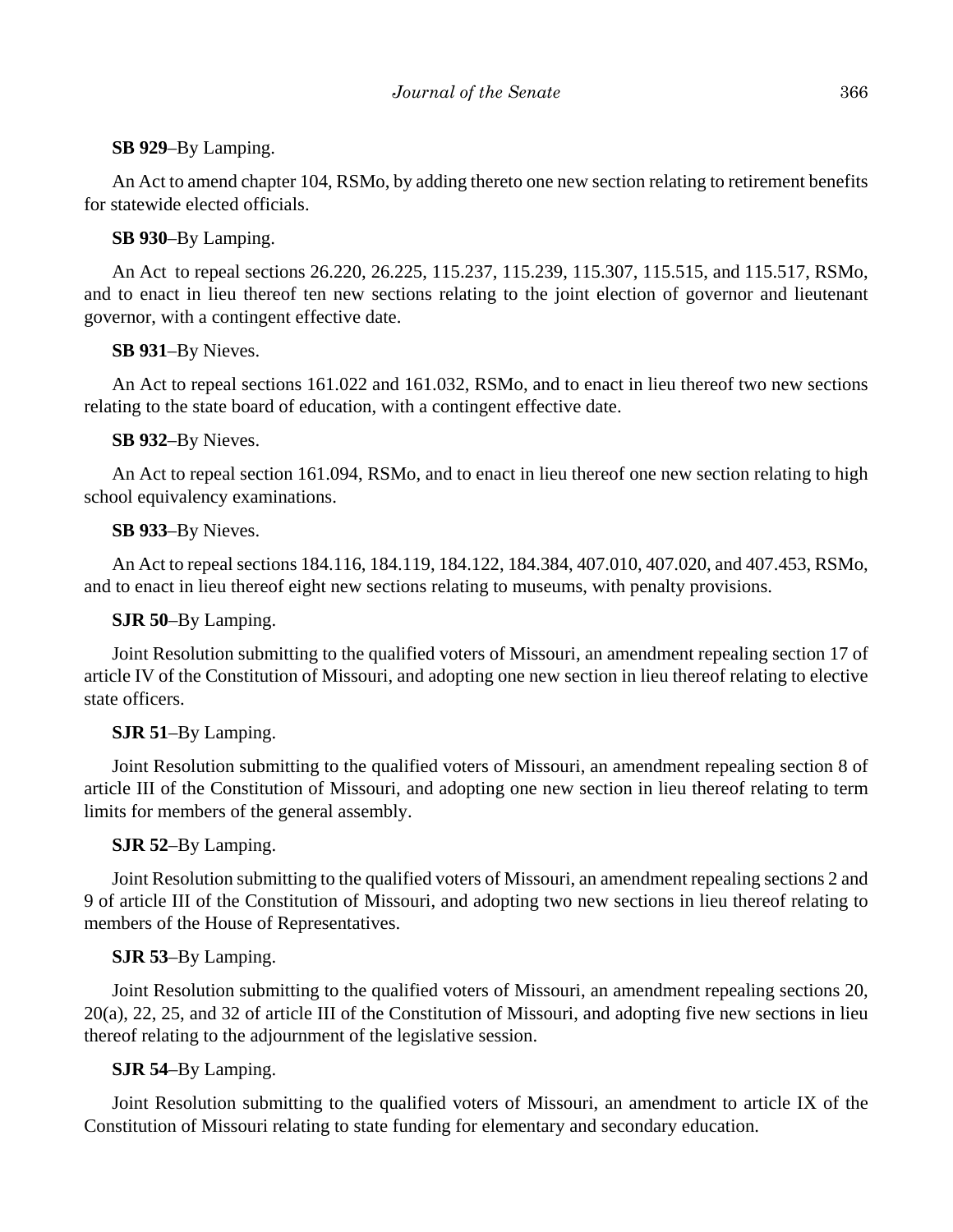#### **SJR 55**–By Nieves.

Joint Resolution submitting to the qualified voters of Missouri an amendment repealing section 2(a) of article IX of the Constitution of Missouri, and adopting one new section in lieu thereof relating to the election of members to the state board of education.

#### **REPORTS OF STANDING COMMITTEES**

Senator Richard, Chairman of the Committee on Rules, Joint Rules, Resolutions and Ethics, submitted the following reports:

Mr. President: Your Committee on Rules, Joint Rules, Resolutions and Ethics, after examination of **SB 729**, with **SCS**, respectfully requests that it be removed from the Senate Consent Calendar in accordance with the provisions of Senate Rule 45.

Also,

Mr. President: Your Committee on Rules, Joint Rules, Resolutions and Ethics, after examination of **SB 635**, with **SCS**, respectfully requests that it be removed from the Senate Consent Calendar in accordance with the provisions of Senate Rule 45.

Also,

Mr. President: Your Committee on Rules, Joint Rules, Resolutions and Ethics, after examination of **SB 734**, respectfully requests that it be removed from the Senate Consent Calendar in accordance with the provisions of Senate Rule 45.

Also,

Mr. President: Your Committee on Rules, Joint Rules, Resolutions and Ethics, after examination of **SB 573**, with **SCS**, respectfully requests that it be removed from the Senate Consent Calendar in accordance with the provisions of Senate Rule 45.

Also,

Mr. President: Your Committee on Rules, Joint Rules, Resolutions and Ethics, to which were referred **SB 561**; **SS** for **SB 525**; **SCS** for **SJR 45**; **SCS** for **SB 567**; and **SCS** for **SB 666**, begs leave to report that it has examined the same and finds that the bills have been truly perfected and that the printed copies furnished the Senators are correct.

#### **REFERRALS**

President Pro Tem Dempsey referred **SCS** for **SB 666**; **SCS** for **SJR 45**; and **SCS** for **SB 567** to the Committee on Governmental Accountability and Fiscal Oversight.

#### **SENATE BILLS FOR PERFECTION**

At the request of Senator Schmitt, **SJR 42** was placed on the Informal Calendar.

At the request of Senator Brown, **SB 735**, with **SCS**, was placed on the Informal Calendar.

At the request of Senator Munzlinger, **SB 504** was placed on the Informal Calendar.

At the request of Senator Dixon, **SB 575** was placed on the Informal Calendar.

**SB 643**, with **SCS**, was placed on the Informal Calendar.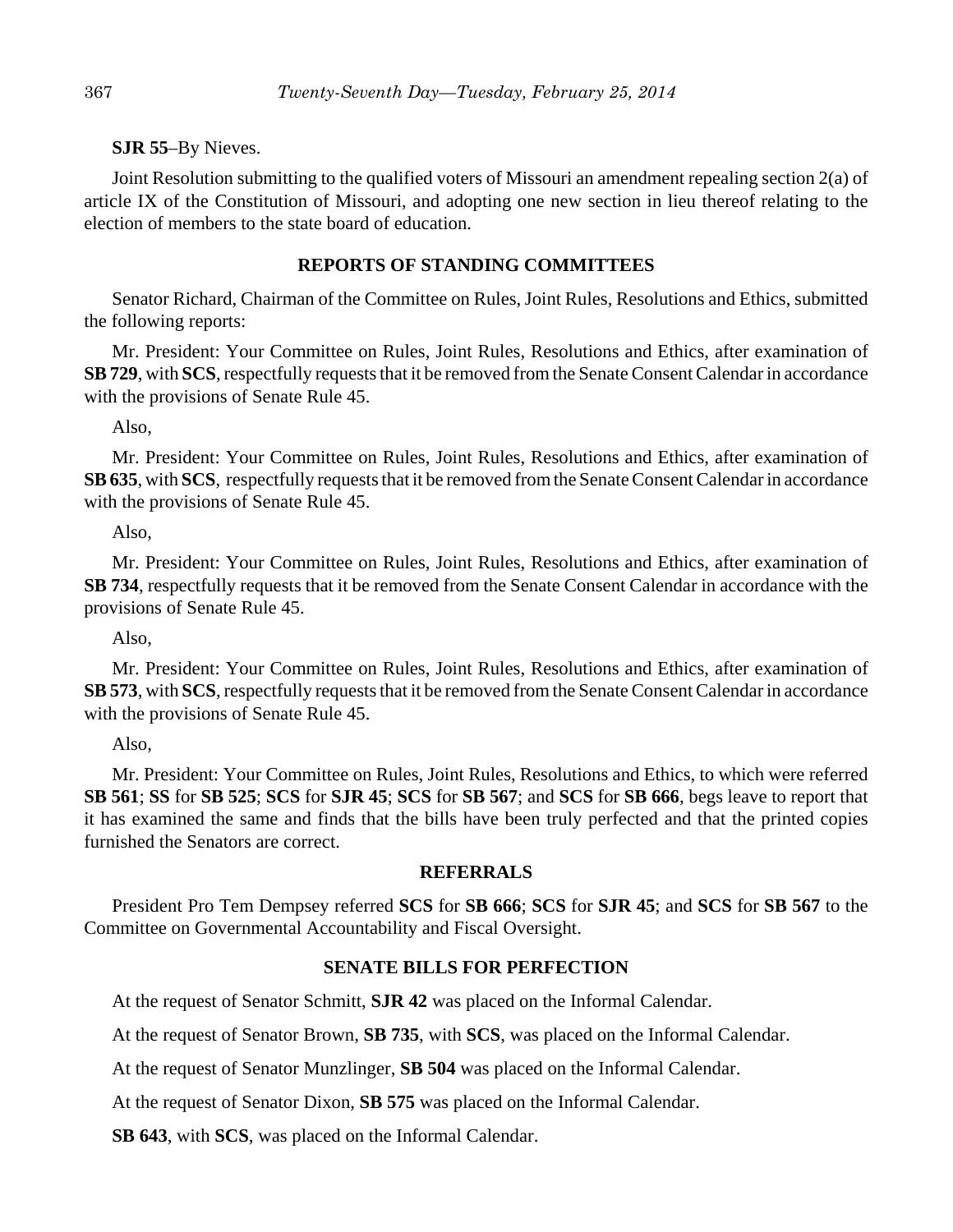At the request of Senator Schaaf, **SB 612**, with **SCS**, was placed on the Informal Calendar.

Senator Pearce moved that **SB 493**, **SB 485**, **SB 495**, **SB 516**, **SB 534**, **SB 545**, **SB 595**, **SB 616** and **SB 624**,with **SCS**, be taken up for perfection, which motion prevailed.

**SCS** for **SBs 493**, **485**, **495**, **516**, **534**, **545**, **595**, **616** and **624**, entitled:

# SENATE COMMITTEE SUBSTITUTE FOR SENATE BILLS NOS. 493, 485, 495, 516, 534, 545, 595, 616 and 624

An Act to repeal sections 162.081, 163.021, 167.121, 167.131, and 171.031, RSMo, and to enact in lieu thereof twenty-six new sections relating to elementary and secondary education, with an emergency clause.

Was taken up.

Senator Pearce moved that **SCS** for **SBs 493**, **485**, **495**, **516**, **534**, **545**, **595**, **616** and **624** be adopted.

Senator Dixon assumed the Chair.

Photographers from KRCG-TV were given permission to take pictures in the Senate Chamber.

Senator Nasheed offered **SA 1**, which was read:

## SENATE AMENDMENT NO. 1

Amend Senate Committee Substitute for Senate Bills Nos. 493, 485, 495, 516, 534, 545, 595, 616 and 624, Page 16, Section 167.687, Line 20, by striking the semicolon ";" and inserting in lieu thereof a period "**.**"; and further amend lines 21-29, by striking all of said lines; and

Further amend said bill and section, Page 17, Lines 30-32, by striking said lines; and further amend said section by renumbering the remaining subsections accordingly.

Senator Nasheed moved that the above amendment be adopted, which motion prevailed on a standing division vote.

At the request of Senator Pearce, **SB 493**, **SB 485**, **SB 495**, **SB 516**, **SB 534**, **SB 545**, **SB 595**, **SB 616** and **SB 624**, with **SCS**, as amended (pending), were placed on the Informal Calendar.

President Pro Tem Dempsey assumed the Chair.

# **REPORTS OF STANDING COMMITTEES**

Senator Schmitt, Chairman of the Committee on Jobs, Economic Development and Local Government, submitted the following report:

Mr. President: Your Committee on Jobs, Economic Development and Local Government, to which was referred **SB 635**, begs leave to report that it has considered the same and recommends that the Senate Committee Substitute, hereto attached, do pass.

On motion of Senator Richard, the Senate recessed until 8:00 p.m.

## **RECESS**

The time of recess having expired, the Senate was called to order by Senator Kehoe.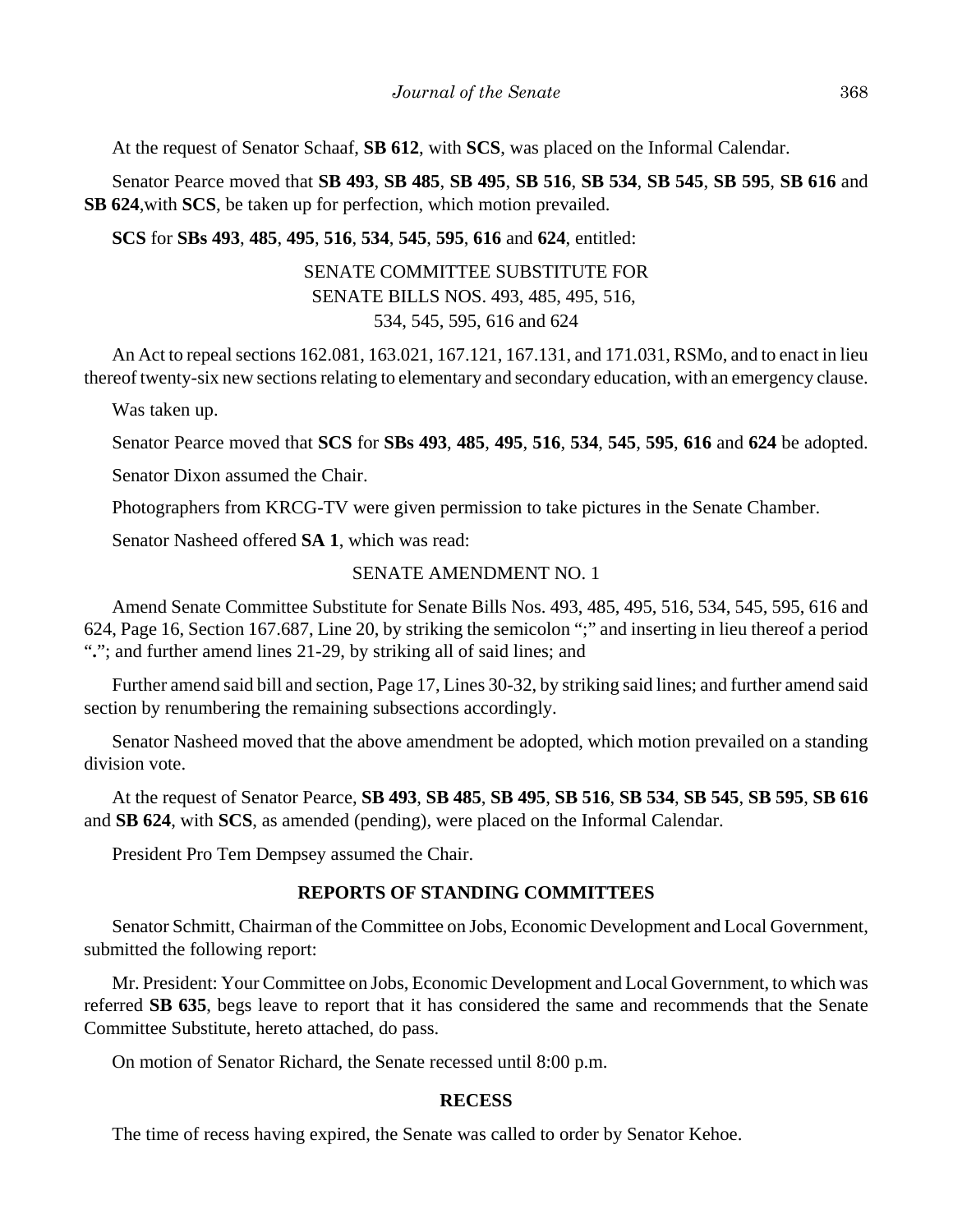#### **SENATE BILLS FOR PERFECTION**

Senator Pearce moved that **SB 493**, **SB 485**, **SB 495**, **SB 516**, **SB 534**, **SB 545**, **SB 595**, **SB 616** and **SB 624**, with **SCS**, as amended (pending), be called from the Informal Calendar and again taken up for perfection, which motion prevailed.

Senator Pearce offered **SA 2**:

#### SENATE AMENDMENT NO. 2

Amend Senate Committee Substitute for Senate Bills Nos. 493, 485, 495, 516, 534, 545, 595, 616 and 624, Page 22, Section 167.827, Line 15, by striking the following: "between January first and August" and inserting in lieu thereof the following: "**by February**".

Senator Pearce moved that the above amendment be adopted.

Senator Romine assumed the Chair.

Senator Emery offered **SSA 1** for **SA 2**, which was read:

# SENATE SUBSTITUTE AMENDMENT NO. 1 FOR SENATE AMENDMENT NO. 2

Amend Senate Committee Substitute for Senate Bills Nos. 493, 485, 495, 516, 534, 545, 595, 616 and 624, Page 22, Section 167.827, Lines 15-16, by striking the words "between January first and August first" and inserting in lieu thereof the following: "**by April first**".

Senator Emery moved that the above substitute amendment be adopted.

Senator Dempsey offered **SA 1** to **SSA 1** for **SA 2**, which was read:

# SENATE AMENDMENT NO. 1 TO SENATE SUBSTITUTE AMENDMENT NO. 1 FOR SENATE AMENDMENT NO. 2

Amend Senate Substitute Amendment No. 1 for Senate Amendment No. 2 to Senate Committee Substitute for Senate Bills Nos. 493, 485, 495, 516, 534, 545, 595, 616 and 624, Page 1, Line 3, by striking the word "April" and inserting in lieu thereof the word "**March**".

Senator Dempsey moved that the above amendment be adopted, which motion prevailed.

**SSA 1** for **SA 2**, as amended, was again taken up.

Senator Emery moved that the above substitute amendment be adopted, which motion prevailed.

Senator Holsman offered **SA 3**:

#### SENATE AMENDMENT NO. 3

Amend Senate Committee Substitute for Senate Bills Nos. 493, 485, 495, 516, 534, 545, 595, 616 and 624, Page 8, Section 162.1310, Line 7, by striking the first use of "district," and inserting in lieu thereof the following: "**district or**"; and further amend lines 7-8 by striking the following: "or to a private nonsectarian school,"; and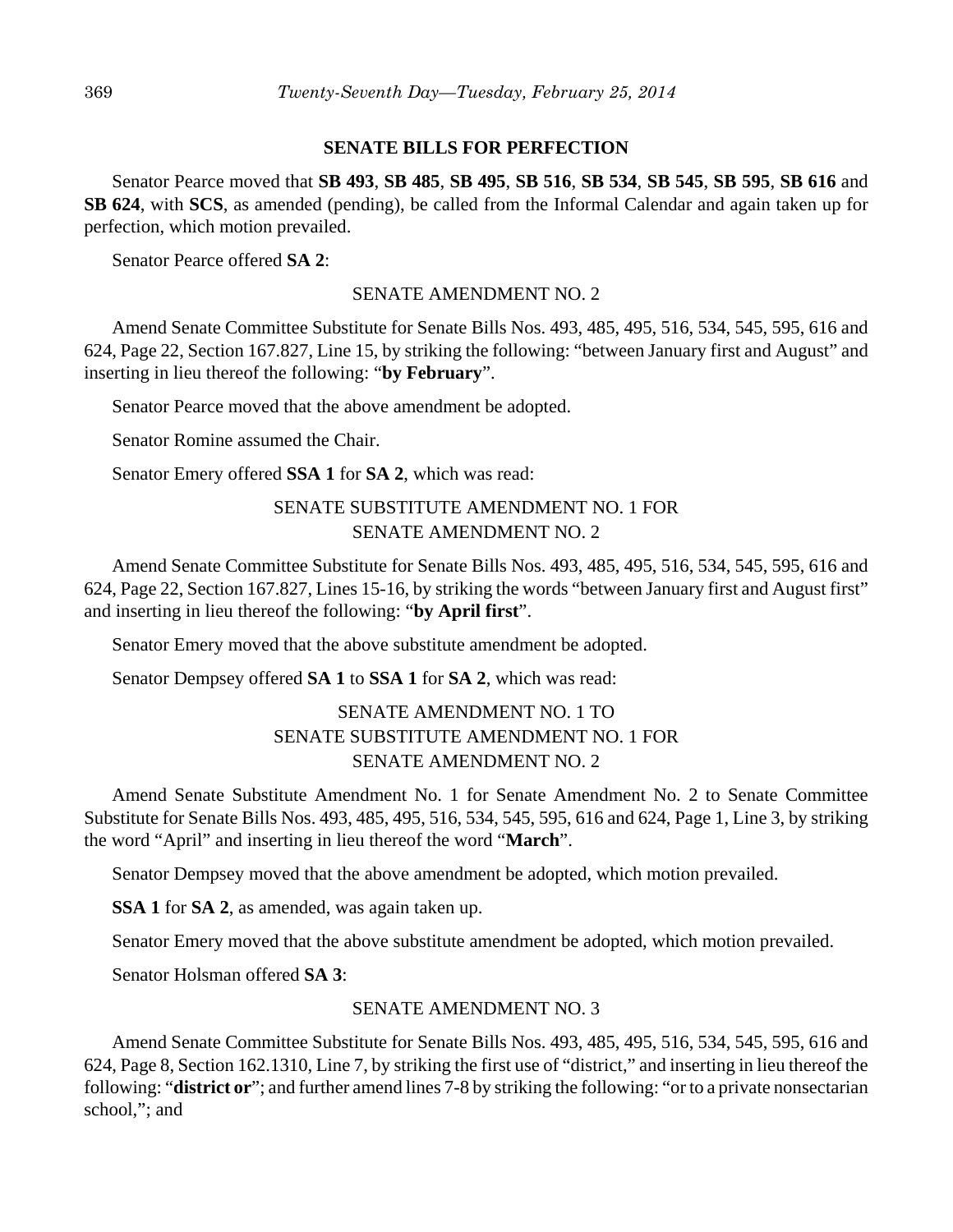Further amend said bill, Pages 8-11, Section 163.021, by striking all of said section from the bill; and

Further amend said bill, Page 20, Section 167.826, Lines 6-7, by striking the following: "or may enroll in a nonsectarian private school as provided in section 167.828"; and further amend lines 9-11, by striking the following: "If a student enrolls in a nonsectarian private school, the student's district of residence shall pay the student's tuition as provided in section 167.828."; and further amend lines 12-13 by striking the following: "or to a nonsectarian private school"; and

Further amend said bill, Page 23, Section 167.828, by striking all of said section from the bill; and

Further amend the title and enacting clause accordingly.

Senator Holsman moved that the above amendment be adopted.

Senator Dempsey offered **SSA 1** for **SA 3**:

# SENATE SUBSTITUTE AMENDMENT NO. 1 FOR SENATE AMENDMENT NO. 3

Amend Senate Committee Substitute for Senate Bills Nos. 493, 485, 495, 516, 534, 545, 595, 616 and 624, Page 23, Section 167.828, Line 11, by inserting after all of said line the following:

"**3. A nonsectarian private school shall qualify to receive tuition payments under this section only if it satisfies the following conditions:**

**(1) It is accredited by the North Central Association Commission on Accreditation and School Improvement or demonstrates similar academic quality credentials to the department of elementary and secondary education; and**

**(2) It administers the statewide assessments in English language arts and mathematics for transfer students and collects, compiles, and reports the data from the administration of the assessments in the same manner as used for students enrolled in school districts.**"; and further amend said section by renumbering the remaining subsections accordingly.

Senator Dempsey moved that the above substitute amendment be adopted.

Senator Holsman offered **SA 1** to **SSA 1** for **SA 3**, which was read:

# SENATE AMENDMENT NO. 1 TO SENATE SUBSTITUTE AMENDMENT NO. 1 FOR SENATE AMENDMENT NO. 3

Amend Senate Substitute Amendment No. 1 for Senate Amendment No. 3 to Senate Committee Substitute for Senate Bills Nos. 493, 485, 495, 516, 534, 545, 595, 616 and 624, Page 1, Line 14, by inserting after "districts." the following:

"**4. Notwithstanding the provisions of subsection 1 of this section, no school district shall be required to pay tuition to a private nonsectarian school unless:**

**(1) The district's school board votes, by a majority vote, to authorize the payment of tuition; or**

**(2) If the state board of education has appointed a special administrative board to govern the district or determined an alternative governing structure for the district under section 162.081, a**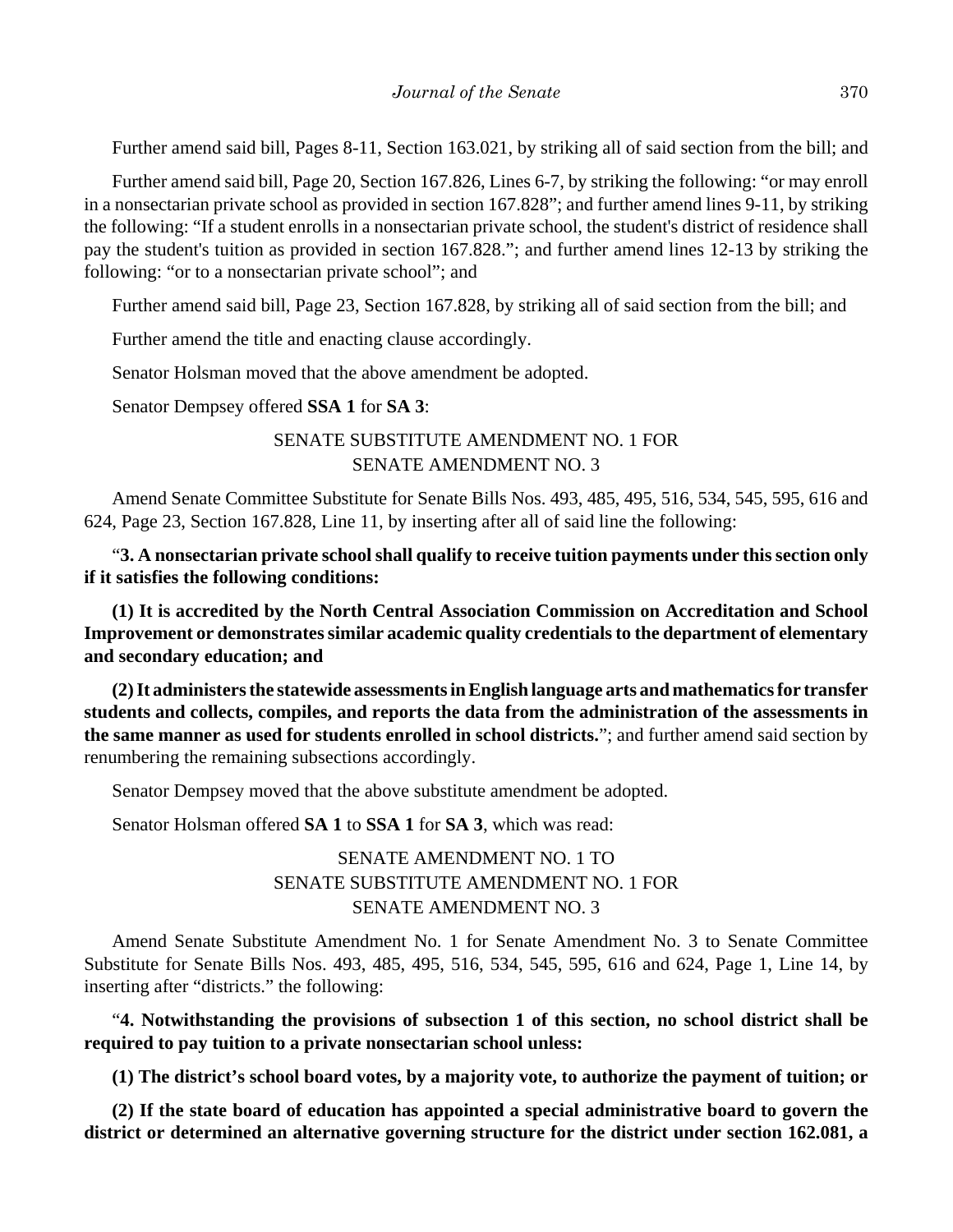## **majority vote to authorize the payment of tuition by the special administrative board or alternative governing structure.**".

Senator Holsman moved that the above amendment be adopted, which motion failed on a standing division vote.

**SSA 1** for **SA 3** was again taken up.

At the request of Senator Dempsey, the above substitute amendment was withdrawn.

Senator Dempsey offered **SSA 2** for **SA 3**:

# SENATE SUBSTITUTE AMENDMENT NO. 2 FOR SENATE AMENDMENT NO. 3

Amend Senate Committee Substitute for Senate Bills Nos. 493, 485, 495, 516, 534, 545, 595, 616 and 624, Page 8, Section 162.1310, Line 19, by inserting after all of said line the following:

"**(1) "Private nonsectarian school", a school that is not a part of the public school system of the state of Missouri, that charges tuition for the rendering of elementary and secondary educational services, and that does not have a religious affiliation;**"; and further amend said subsection by renumbering the remaining subdivisions accordingly; and

Further amend said bill, page 23, section 167.828, line 11, by inserting after all of said line the following:

"**3. To be eligible to transfer to a nonsectarian private school, a student shall meet the following requirements:**

**(1) Have been unable to transfer to an accredited school within his or her district of residence under section 167.825;**

**(2) Provide proof that he or she has resided in an unaccredited district or unaccredited districts and within the attendance boundaries of an unaccredited school or unaccredited schools for a minimum of twelve months; and**

**(3) Except for a student entering kindergarten or first grade for the first time, have been enrolled in one or more unaccredited schools in an unaccredited district or unaccredited districts for a minimum of one school term.**

**4. A nonsectarian private school shall qualify to receive tuition payments under this section only if it satisfies the following conditions:**

**(1) Is accredited by the North Central Association Commission On Accreditation and School Improvement or demonstrates similar academic quality credentials to the department of elementary and secondary education;**

**(2) Administers or allows for the administration of the statewide assessments in English language arts and mathematics or equivalent assessments for transfer students;**

**(3) Complies with all health and safety laws or codes that apply to nonpublic schools;**

**(4) Holds a valid occupancy permit if required by their municipality;**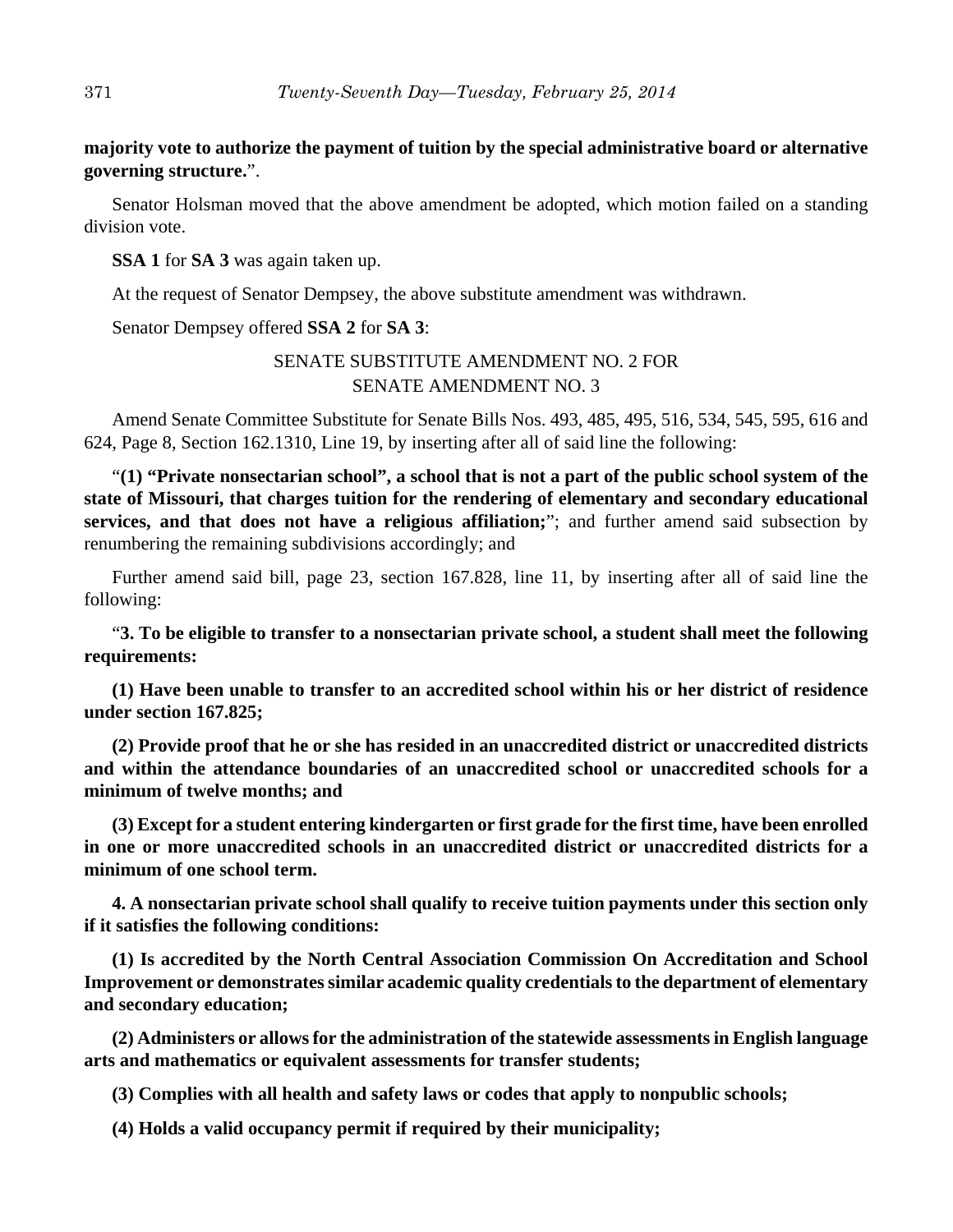**(5) Certifies that they will not discriminate in admissions on the basis of race, color, or national origin;**

**(6) Files with the department of elementary and secondary education a statement of intent to accept transfer students that includes the information listed in this subsection; and**

**(7) Annually administers a parental satisfaction survey.**"; and further amend line 12, by striking "3." and inserting in lieu thereof "**5.**"; and further amend line 15, by striking "4." and inserting in lieu thereof "**6.**"; and further amend line 17, by inserting after all of said line the following:

"**7. For purposes of this section, the term "nonsectarian school" shall mean a school that is not a part of the public school system of the state of Missouri, that charges tuition for the rendering of elementary and secondary educational services, and that does not have a religious affiliation.**".

Senator Dempsey moved that the above substitute amendment be adopted.

Senator Chappelle-Nadal offered **SA 1** to **SSA 2** for **SA 3**, which was read:

# SENATE AMENDMENT NO. 1 TO SENATE SUBSTITUTE AMENDMENT NO. 2 FOR SENATE AMENDMENT NO. 3

Amend Senate Substitute Amendment No. 2 for Senate Amendment No. 3 to Senate Committee Substitute for Senate Bills Nos. 493, 485, 495, 516, 534, 545, 595, 616 and 624, Page 2, Line 15, by inserting at the end of said line the following: "**and**"; and further amend lines 16-17 by striking all of said lines; and further amend line 20 by striking the word "and"; and further amend line 21 by striking all of said line; and further amend said subsection by renumbering the remaining subdivisions accordingly.

Senator Chappelle-Nadal moved that the above amendment be adopted, which motion prevailed.

Senator Pearce offered **SA 2** to **SSA 2** for **SA 3**:

# SENATE AMENDMENT NO. 2 TO SENATE SUBSTITUTE AMENDMENT NO. 2 FOR SENATE AMENDMENT NO. 3

Amend Senate Substitute Amendment No. 2 for Senate Amendment No. 3 to Senate Committee Substitute for Senate Bills Nos. 493, 485, 495, 516, 534, 545, 595, 616 and 624, Page 2, Line 8, by inserting after all of said line the following:

"**(2) Has been in continuous operation for three school years prior to accepting transfer students under this section**"; and further amend said subsection by renumbering the subdivisions accordingly.

Senator Pearce moved that the above amendment be adopted, which motion failed.

**SSA 2** for **SA 3**, as amended, was again taken up.

Senator Dempsey moved that the above substitute amendment be adopted, which motion prevailed.

At the request of Senator Pearce, **SB 493**, **SB 485**, **SB 495**, **SB 516**, **SB 534**, **SB 545**, **SB 595**, **SB 616** and **SB 624**, with **SCS**, as amended (pending), were placed on the Informal Calendar.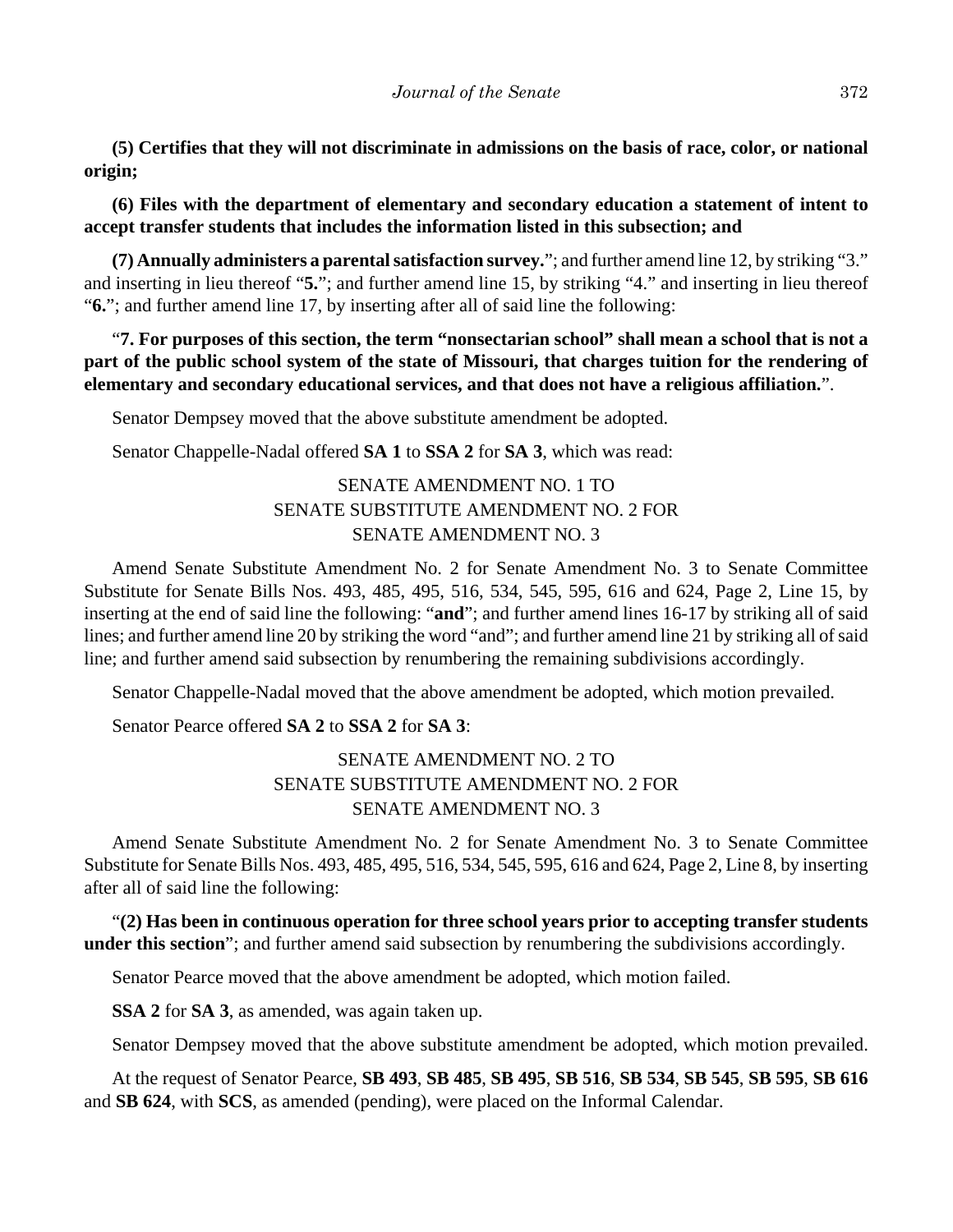#### **INTRODUCTIONS OF GUESTS**

Senator Emery introduced to the Senate, the Physician of the Day, Warren Lovinger, M.D., Nevada; and his children, Dan Lovinger, Columbia; and Sarah Florio, M.D. and Tom Lovinger, M.D., Lee's Summit.

On motion of Senator Richard, the Senate adjourned under the rules.

# SENATE CALENDAR  $\overline{\phantom{a}}$

# TWENTY-EIGHTH DAY–WEDNESDAY, FEBRUARY 26, 2014 \_\_\_\_\_\_

## FORMAL CALENDAR

#### SECOND READING OF SENATE BILLS

SB 831-Wallingford SB 832-Walsh SB 833-Walsh SB 834-Walsh SB 835-Munzlinger SB 836-Munzlinger SB 837-Sifton SB 838-Emery SB 839-Sater SB 840-Pearce SB 841-Wasson SB 842-Parson SB 843-Schaefer SB 844-Dixon SB 845-Chappelle-Nadal SB 846-Richard SB 847-Schaaf SB 848-LeVota SB 849-Walsh SB 850-Munzlinger SB 852-Schmitt SB 853-Wasson SB 854-Wasson SB 855-Schaefer

SB 856-Emery SB 857-Holsman SB 858-Kraus SB 859-Brown SB 860-Cunningham SB 861-Schaefer SB 862-Lager SB 863-Emery SB 864-Schaaf SB 865-Nieves SB 866-Wasson SB 867-Wasson SB 868-Sater SB 869-Schmitt SB 870-Holsman SB 871-Holsman SB 872-Wallingford and Justus SB 873-Brown SB 874-Wasson SB 875-Sater SB 876-LeVota SB 877-Kraus SB 878-Lamping SB 879-Sifton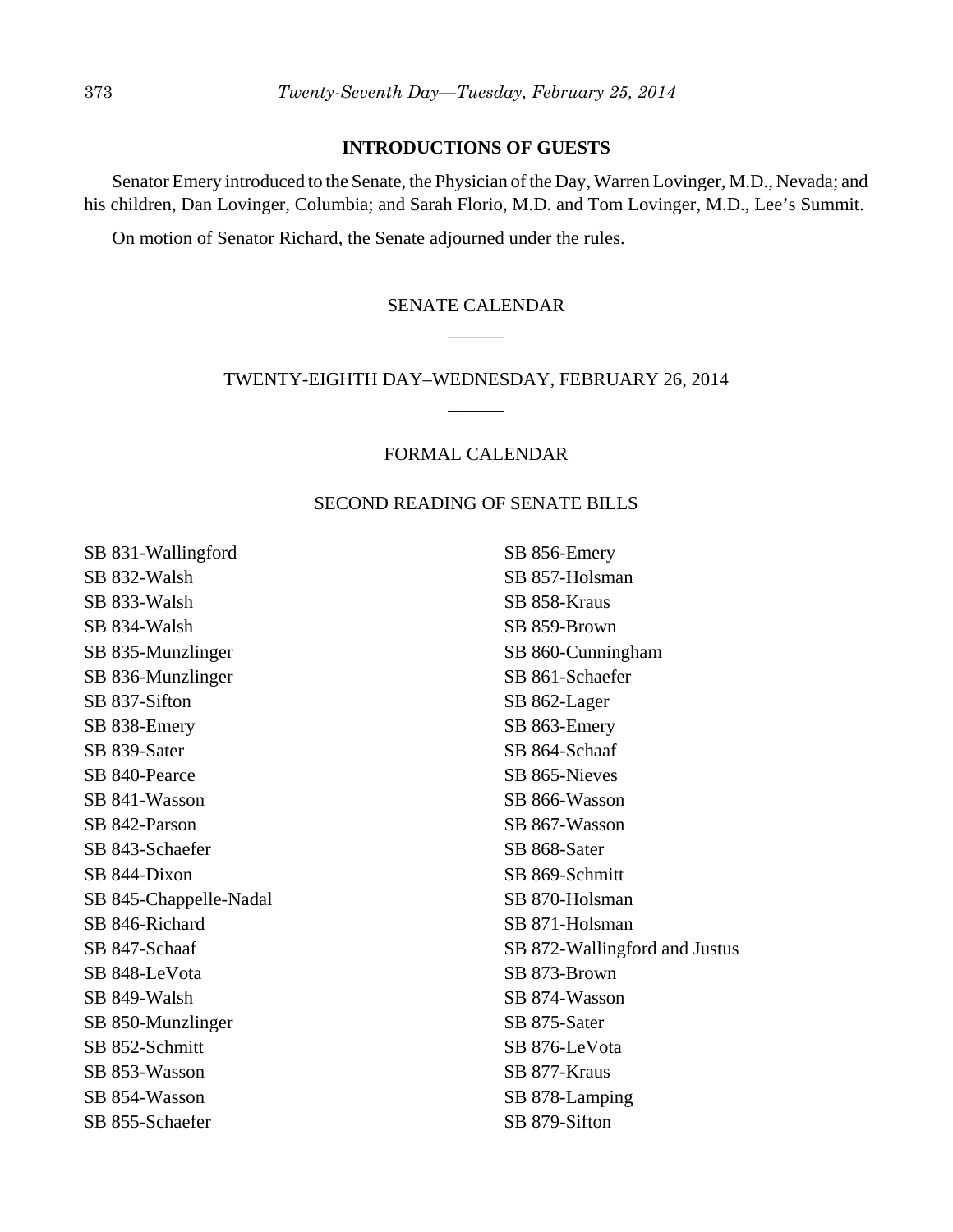SB 880-Sifton SB 881-Sifton SB 882-Brown SB 883-Wasson SB 884-Wallingford SB 885-Pearce SB 886-Schaefer SB 887-Schaefer SB 888-Parson SB 889-Parson SB 890-Kehoe SB 891-Kehoe SB 892-Kraus SB 893-Kraus SB 894-Munzlinger SB 895-Sater SB 896-Wallingford SB 897-Wallingford SB 898-Schaefer SB 899-Justus and Schaaf SB 900-Lamping SB 901-Holsman SB 902-Munzlinger SB 903-Silvey SB 904-Sifton SB 905-Sater SB 906-Holsman SB 907-Richard SB 908-Schaefer SB 909-Parson and Kehoe SB 910-Schaaf

SB 911-Libla SB 912-Wasson SB 913-Wasson and Cunningham SB 914-Munzlinger SB 915-Dixon SB 916-Wallingford SB 917-Richard SB 918-Holsman SB 919-Justus SB 920-Munzlinger SB 921-Schaaf SB 922-Schaaf SB 923-Emery SB 924-Emery SB 925-Emery SB 926-Sater SB 927-Lamping SB 928-Lamping SB 929-Lamping SB 930-Lamping SB 931-Nieves SB 932-Nieves SB 933-Nieves SJR 49-Cunningham SJR 50-Lamping SJR 51-Lamping SJR 52-Lamping SJR 53-Lamping SJR 54-Lamping SJR 55-Nieves

#### HOUSE BILLS ON SECOND READING

HB 1430-Jones (110), et al HCS for HB 1058 HB 1133-Engler, et al HCS for HB 1051 HJR 48-Solon, et al

HJR 72-Richardson, et al HCS for HB 1412 HCS for HBs 1253 & 1297 HCS for HB 1295